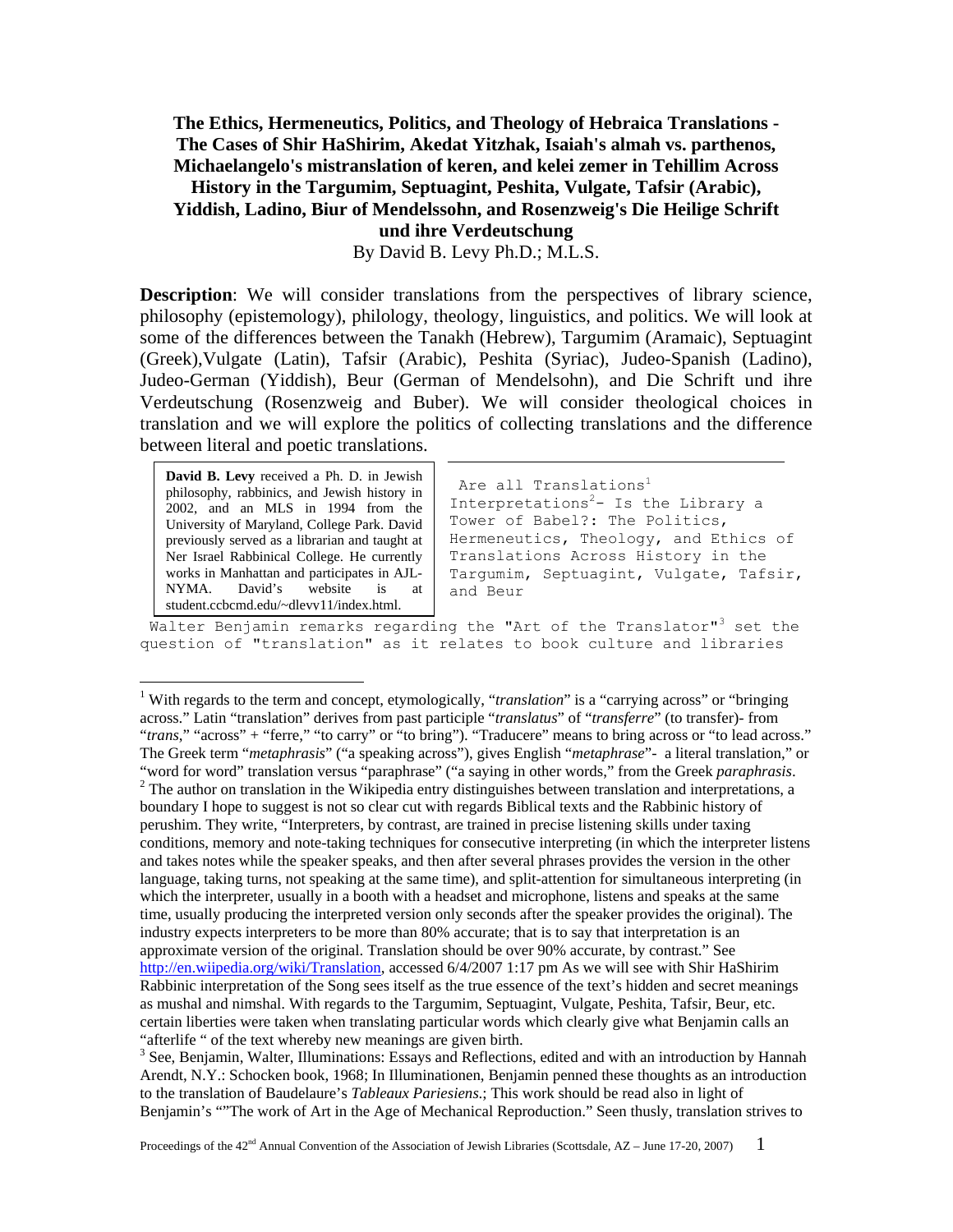out as a major topic for modern philosophy. So too in Israeli culture thoughts regarding translation and book culture abound. Agnon comments, that "anyone who translates is a liar, but anyone who doesn't translate כל מי שמתרגם הוא שקרן אבל כל מי שאינו מתרגם הוא גזלן "is a thief As well as Bialik's humorously remarks, that "reading a translation is like kissing the bride through a veil, etc." את לנשק את לנשק את צעיף דרך הכלה In this article I hope to show that translations are often interpretations and the important ramifications this has for the library as the home of memory for the translations of different cultures. The library is not a tower of Babel that will collapse in its quest to serve as a gateway linking patrons closer with divinity, but rather the libraries offering of sanctuary to the translations of different and diverse cultures makes the library stronger, more fortified, and enriched as a castle of memory shedding light on the

 transmit some of the unfathomable, the mysterious, and the poetic as opposed to a computer program like "Babelfish" which mechanically renders a dictionary translation inattentive to syntax or more importantly to that spirit of the work that cannot be mechanically generated and reproduced by a machine. Benjamin's distinction is between essential and inessential translation when referring to those done by a person with a soul versus those churned out by a machine. For Benjamin translation is not a mechanical act but a mode of being. "A translation issues from the original- not so much from its life as from its afterlife… translation marks the stage of continued life." Every work of art and its translation across history is an expression of the spirit of its age. Benjamin sees translations as "afterlife" or transformations and renewals of something living- making the original undergo a change. Benjamin writes, "While a poet's words endure in his own language, even the greatest translation is destined to become part of the growth of its own language and eventually to be absorbed by its renewal. Translation is so far removed from being the sterile equation of two dead languages that of all literary forms it is the one charged with the special mission of watching over the maturing process of the original language and the birth pangs of its own" (p. 73). " Benjamin refers to the kindredness of languages that grow until the end of their time, and it is the translations of works of art which 'catches fire on the eternal life of the works and the perpetual renewal of language" (p.74) Thus Benjamin is not only offering an abstract theory of translation but a philosophy of language, philosophy of history, and philosophy of art simultaeneously. Benjamin anticipates Derridean Deconstruction by drawing on a biological metaphor when he writes, "The transfer (of a translation) can never be total, but what reaches this region is that element in a translation which goes beyond transmittal of subject matter. This nucleus is best defined as the element that does not lend itself to translation. Even when all the surface content has been extracted and transmitted, the primary concern of the genuine translator remains elusive…(p.75) Benjamin states, "the task of the translator consists in finding that intended effect [Intention] upon the language into which he is translating which produces an *echo of the original (p.76)."*  Benjamin reveals that more than just "fidelity and license" are at stake in translations- no mere game of hermeneutics. Rather he writes, "a translation instead of resembling the meaning of the original must lovingly and in detail incorporate the original's mode of signification, thus making both the original and the translation recognizable as fragments of a greater language, just as fragments are part of a vessel… (p.78)… as regards the meaning, the language of a translation can- in fact, must- let itself go, so that it gives voice to the *intention* of the original not as a reproduction but as harmony, as a supplement to the language in which it expresses itself, as its own kind of *intentio* (p.79). Benjamin notes, "A real translation is transparent, it does not cover the original, does not block its light, but allows the pure language, as though reinforced by its own medium, to shine upon the original all the more fully" (p.79). Benjamin further sees the task of the translator to release in his own language that pure language, and vital force, which is under the spell of another, to liberate the language imprisoned in a work in his re-creation of that work in the freedom of linguistic flux. The translator must seek to convey the spirit of the original language by returning to the primal elements of language itself and penetrate to the point where work, image, and tone converge. The translator must deepen their language by drawing on the spirit of the original language of the work of art. Benjamin signs his thoughts on translation with a turn to religious texts by writing, "For to some degree all great texts contain their potential translation between the lines; this is true to the highest degree of sacred writings. The interlinear version of the Scriptures is the prototype or ideal of all translation" (p.82)."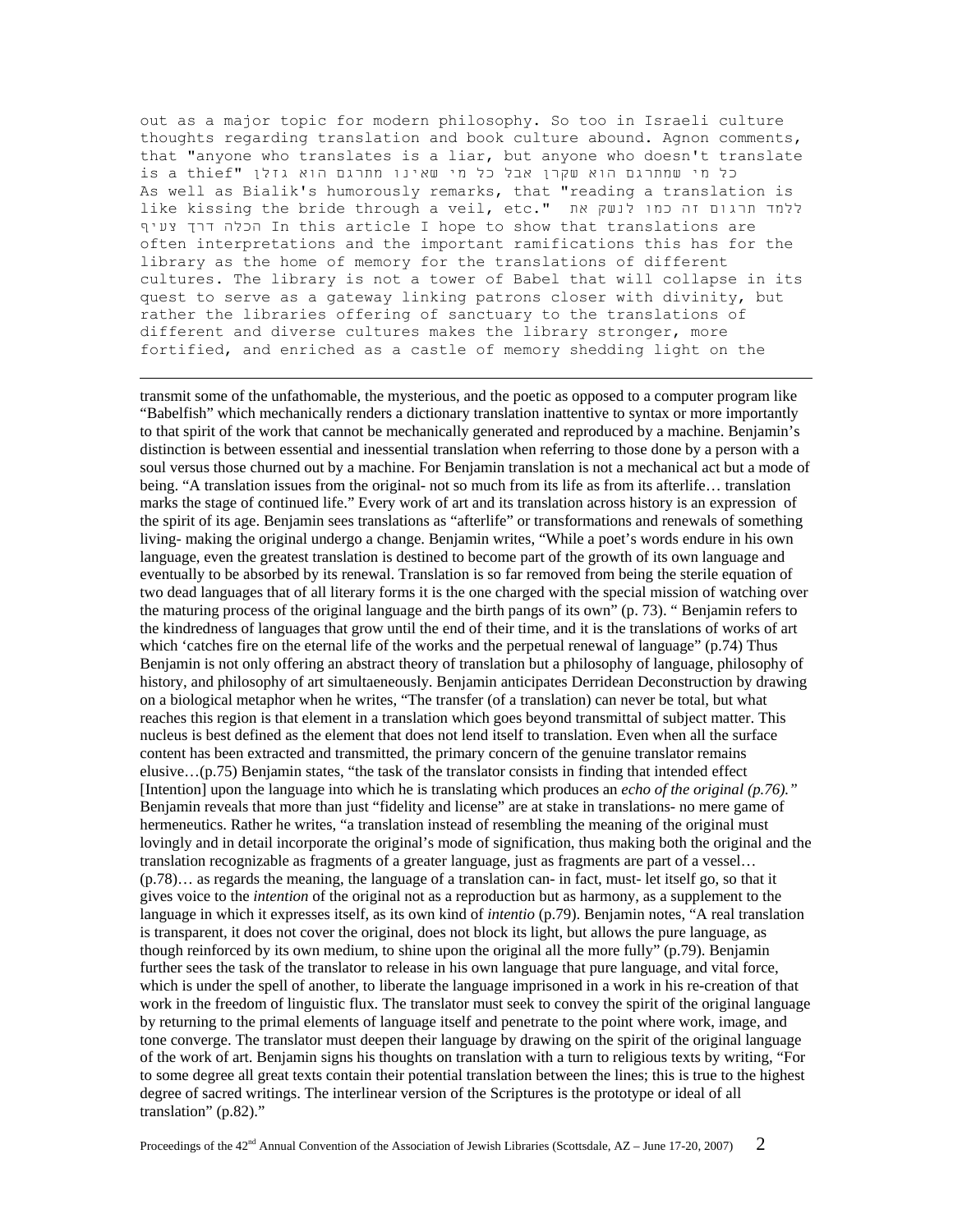diversity of different ages, cultures, and histories of the reception history of texts.

 The following six examples demonstrate that translations are often interpretations:

 (1) In Rav Sadia Gaon's Arabic translation of the Hebrew Bible on Genesis 22 (the Akedah), the rabbi changes the tense of a verb with theological consequences. The Akedah raises the question of predestination and G-d's foreknowledge (*yedidah/* ידידהand *hashkihah pratit/* פרטית השגחה (and free will (*bihira/* חפשית בחירה (which is encapsulated in the mishnaic dictum, "Everything is foreseen but freedom of will is given (*HaKol Tzophuyey veReshut Nitanah*). The Hebrew texts include the verse after Avraham passes the test (*nisiyon/*נסיון ( something to the effect, "Now I know that you fear HaShem" תשלח אל ואמר ידך אל –הנער ואל-תעש לו מאומה כי עתה ידעתי כי-ירא אלקים אתה ולא חשכת את-בנך את יחידך ממני

Rav Saadia is uncomfortable with the suggestion of this Hebrew construction that there was any lacunae or absence in Hashem's knowledge/omniscience and therefore uses the verb in Arabic \_ARAFTU\_ which suggests that G-d already knew Avraham would pass the test before the angel said "do not sacrifice Isaac" (al *tishlach yadchah el hanaar*). The *Degel Yehudah* is comfortable with the original Hebrew and suggests that the test was meant to educate Avraham himself and the world that Avraham is a "knight of faith" (Kierkegaard) despite Louis Jacob's objections to Kierkegaard's Christological underpinnings. However Rav Saadia changes the tense in the translation from Hebrew to Arabic so as to suggest that indeed "Everything is foreseen (*Hakol Tzephuyey/* נתונה והרשות צפוי הכל (since G-d knows the past, present, and future simultaneously although paradoxically we must act as if we have free will so that there is human accountability and responsibility for moral actions. The translation is clearly an interpretation.

 (2) In the Septuagint or Greek translation of the Hebrew Bible the text draws on an opinion in *Midrash Rabbah* that clearly changes the meaning of the original Hebrew text. In the Hebrew text Batya, or Pharoah's daughter is said to extend her own hand (amahtah) to retrieve Moses in the basket on the Nile (את ידה = ותשלח את אמתה). However in the Rabbinic Midrash on which the Septuagint draws, Batya is said to send out her maidens who retrieve Moshe. Clearly the translation is again another interpretation.

 (3) In the third example the discoveries of archeology shed light on the translation of the word for "harp/stringed instrument" in the Hebrew Bible, Greek *Septuagint*, and Latin *Vulgate*. In the Hebrew text King David is said to play the *kinur* to cure Saul of his meloncholy and in the Talmudic Tractate Maseket Berachot 3b-4a<sup>4</sup> we are told the Aggadic tale that King David hung his harp above his bed and at midnight a

<sup>&</sup>lt;sup>4</sup> Ber. 3b-4b; "At midnight I will rise to give thanks unto Thee" (Ps. 119.62). A harp was hung above David's couch, across his window. When midnight arrived, the north wind blew upon the harp and made it swing to and fro, so that it played of itself. David would immediately rise and occupy himself with Torah until the break of dawn. And after dawn's break, the sages of Israel would come in to see him and say, "our Lord king, your people Israel require sustenance." He would reply, 'Let them go out and make a living one from the other." They would answer, "a handful cannot satisfy a lion, nor can a cistern be filled by rain failing into its surround." So he said, "Go forth in troops and help yourselves to the enemy's possessions. The sages took counsel with Ahithophel , sought advice from the Sanhedrin, and inquired of *the Urim and Tummim*. After that, they would go forth to wage war. And the proof that David was awakened in such a way and at such an hour? The verse, so said R. Isaac bar adds, "Wake up my royal glory, let he psaltery and harp wake it, and I then wake the dawn" (Ps. 57:9)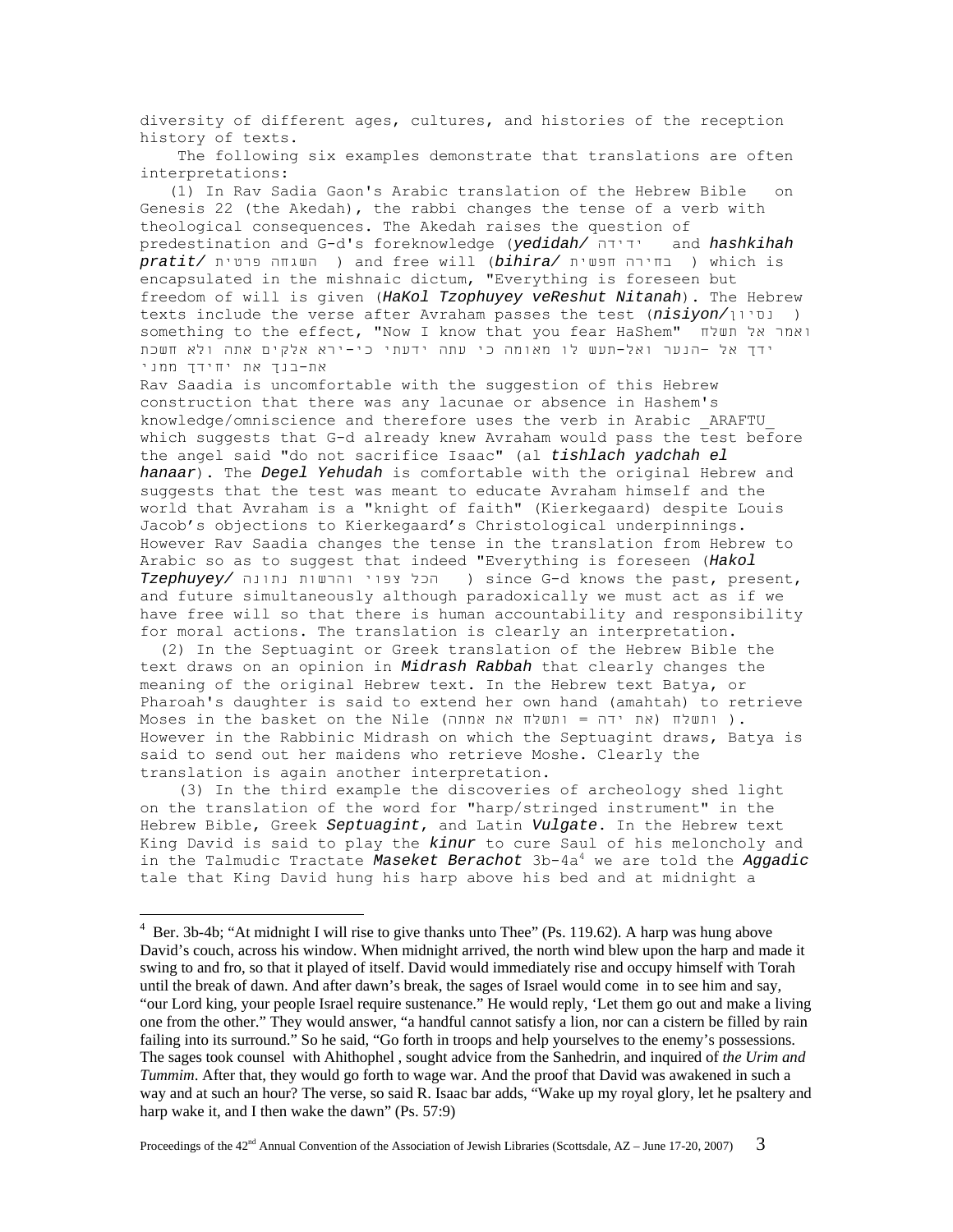magical breeze blew upon the harp making magical music which woke King David, who would play music until the sun rise (literally sparkling of the dawn.) Biblical archeologists have found Mosaics, vase paintings, oil lamp illustrations that show the word for harp in Hebrew "*kinur*" to be 2-3 cubits long. So too in the Greek period (310-160 B.C.E.) the word for harp is transliterated "*lyre*" and again the archeological record testifies to an instrument roughly 2-3 cubits long.<sup>5</sup> However when we move into the Roman and Byzantine period up until the 18th century where Latin was the academic language of learning in the western world, the word for harp is "*psallere"* and the archeological evidence in mosaics, paintings, etc. represents such an instrument to be over 5 feet tall, the size of a Celtic Harp, etc. Thus the translation is an interpretation again.

 (4) In the fourth example we find controversy with regards to the translation of the word "*almah*" in Isaiah 7:14. In Hebrew \_almah\_ can refer to either a virgin (*betullah/*בתולה (or maiden. On can translate Isaiah 7:14 as, "*Lakhain yitain Adonai hu lakhem ot. Hinei haalmah*  לכן יתן אדני הוא לכם אות "*Emmanuel shemo vikarat bein viyiledet harah* הנה העלמה הרה וילדת בן וקראת שמו עמנואל

The Septuagint translation uses the Greek word \_*parthenos*\_ which means *betullah,* and Christological exegesis saw this as a foreshadowing of the birth of *Yeshka* by the Virgin Mary, while Rabbinic commentary *insinuates* that she was not a virgin or was impregnated in a bath in which someone named Jeremiah had ejaculated. Both Ibn Ezra and Redak refute the Christological inferences from this verse. Since the sign was given to Ahaz to allay his fears of Israel and Aram, it does not make sense that he should be given a sign of something to occur over four hundred years later. Moreover, verse 16, which foretells the defeat of Aram and Israel before the child knows to reject evil and choose good, proves conclusively that the child was to be born in the immediate future. Likewise the translation "virgin," for *almah* is completely erroneous. The word is used for a young woman, regardless of whether she is a virgin or not. As proof, the masculine, *elem*, which, obviously is not related to virginity.

 (5) Among the most famous translations that resulted in the change of meaning of the exoteric Biblical text, is the translation of the Hebrew word "*Keren/* קרן, "which has several meanings, as "Horn/ שופר ." "*Keren*" in the Hebrew text meant to imply "beam of light." As a result of the Vulgate of Jerome the mistranslation and different meaning came into being so that as a result, artists over the ages have depicted Moshe Rebbenu, the giver of the *nomos*, with horns growing out of his forehead. Michelangelo's sculpture of Moses is one of many depictions. In Europe, Christian anti-Semites need not rely on such recent Renaissance depictions to spread hatred of *Jews*, claiming the Jews were devils with horns, for Joshua Trachtenberg has demonstrated in the Devil and the Jews that there is a long folk tradition associating the Jew with the demonic. Even before these folk tradition we find in the gospel of John the phrase in Greek, "*Ioudais diabolica*," which is often translated that the Jews are "the spawn of the devil" as well as hypocrites, vipers, evil, guilty of deocide, original sin, and transgenerational guilt. Holocaust testimony bears witness that the Nazis made the murder camps into hell by making Jews burn bodies and turn them with pitchforks. Thus The Nazis willed onto the Jewish

<sup>&</sup>lt;sup>5</sup> See Braun, Joachim, Music in Ancient Israel: Archaeological, Written, and Comparative Sources, Erdmans Pub. Co., 2002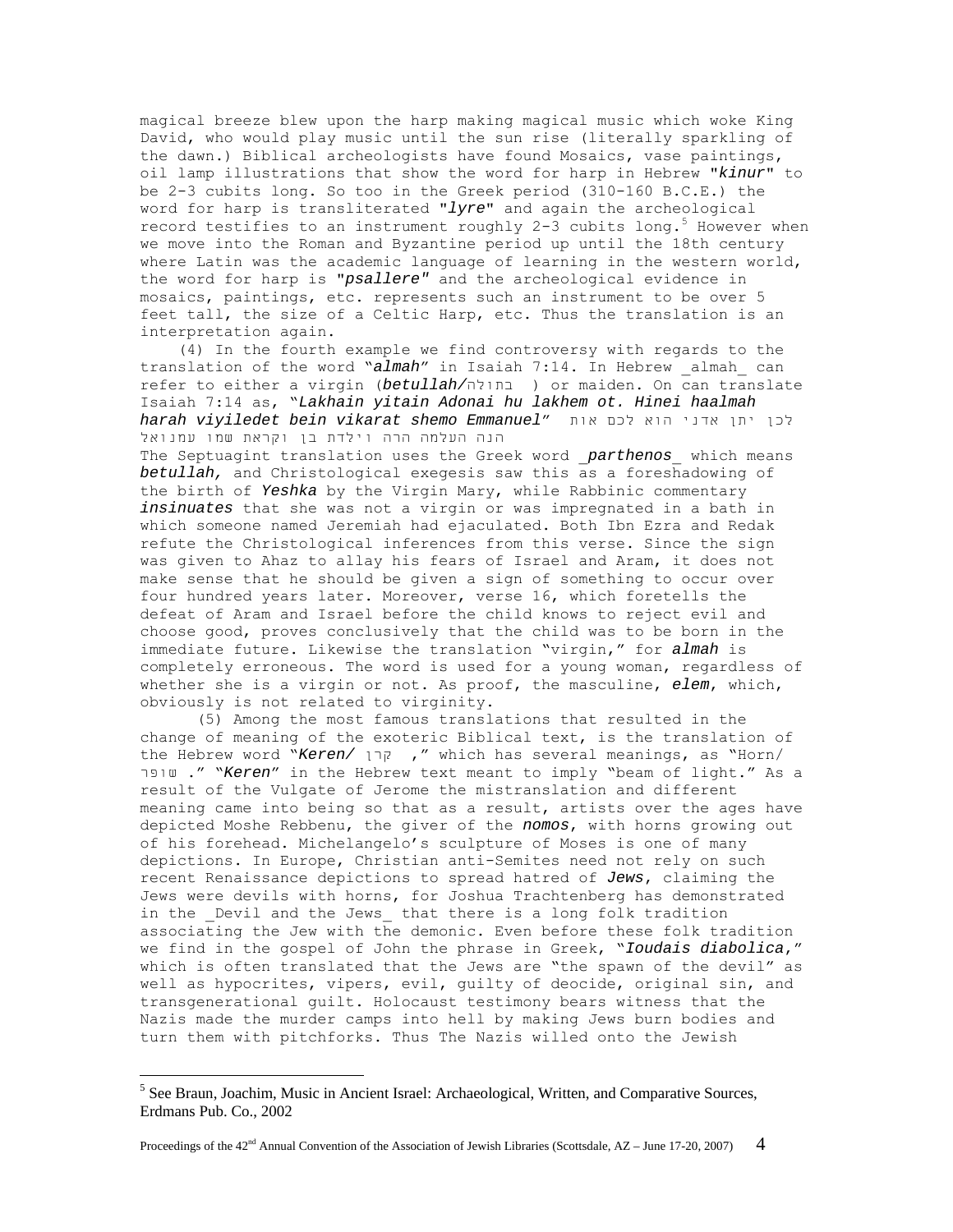experience, what for centuries had been represented in medieval iconography and paintings by Bosch and Bruegel of Jews in hell, with tales and horns turning bodies with pitchforks. The Nazis essentially willed onto the Jews the Christological view that Jews are devils. Once a group is dehumanized and demonized then strict logic leads as a slippery slope to their extermination because they are not human.

(6) The sixth example regarding the argument that translations are often interpretations is apparent from the following chart which represents the uses of different words in Hebrew, Greek, Aramaic, and Latin for *kelei zemer* in the Septuagint (G), Peshita (S), Vulgate (V), Targum (T):

| <b>SCO</b><br>(42) כנור |      |                |             |         |      |       |      |
|-------------------------|------|----------------|-------------|---------|------|-------|------|
| G                       |      | S              |             | v       |      | т     |      |
| κιθάρα                  | (20) | כורא           | (37)        | cithara | (37) | קורא  | (21) |
| κινύρα                  | (17) |                | omitted (5) | lyra    | (2)  | כנורא | (6)  |
| ψαλτήριον<br>(4)        |      | psalterium (2) |             | NUT     | (1)  |       |      |
| $\delta\rho\gamma$ avov | (1)  |                |             | organum | (1)  |       |      |

| 7721277(29) |  |
|-------------|--|
|             |  |

| G                 |      |                      |      | ν                    |      |                 |  |
|-------------------|------|----------------------|------|----------------------|------|-----------------|--|
| σάλπιγξ           | (27) | <b>MTP</b>           | (15) | tuba                 | (27) | חצוצרתא<br>(11) |  |
| omits             | (1)  | omits                | (5)  | omits                | (1)  |                 |  |
| mistranslates (1) |      | mistranslates (4)    |      | tuba<br>ductilis (1) |      |                 |  |
|                   |      | conflate<br>readings | (5)  |                      |      |                 |  |

| (27) נב |
|---------|
|         |

| G                             | S    |        |      |                              |      |        |      |
|-------------------------------|------|--------|------|------------------------------|------|--------|------|
| νάβλα                         | (14) | קיסרא  | (13) | psalterium                   | (17) | נכלא   | (10) |
| ψαλτήριον                     | (8)  | כנרא   | (4)  | lyra                         | (4)  | נכל    | (2)  |
| δργανον                       | (2)  | נבלא   | (2)  | nablium                      | (3)  | קורא   | (2)  |
| κιθάρα                        | (1)  | omits  | (6)  | cithara                      | (1)  |        |      |
| mistranslates                 | (1)  | mistr. | (2)  | mistr.                       | (1)  | mistr. | (1)  |
| σκεύος ψαλμού (1)<br>כלי נכל= |      |        |      | vasum psalmi (1)<br>כלי נכל= |      |        |      |

Many of these different words for selected three musical instruments are different instruments in shape, sound, and effect of music played, etc. and therefore the meaning of the text undergoes a metamorphosis. The pitch, tone, and harmony, etc. of an earlier period instrument is not necessarily that of its later representative progeny. Not represented in this chart are for instance the *magrepha* which the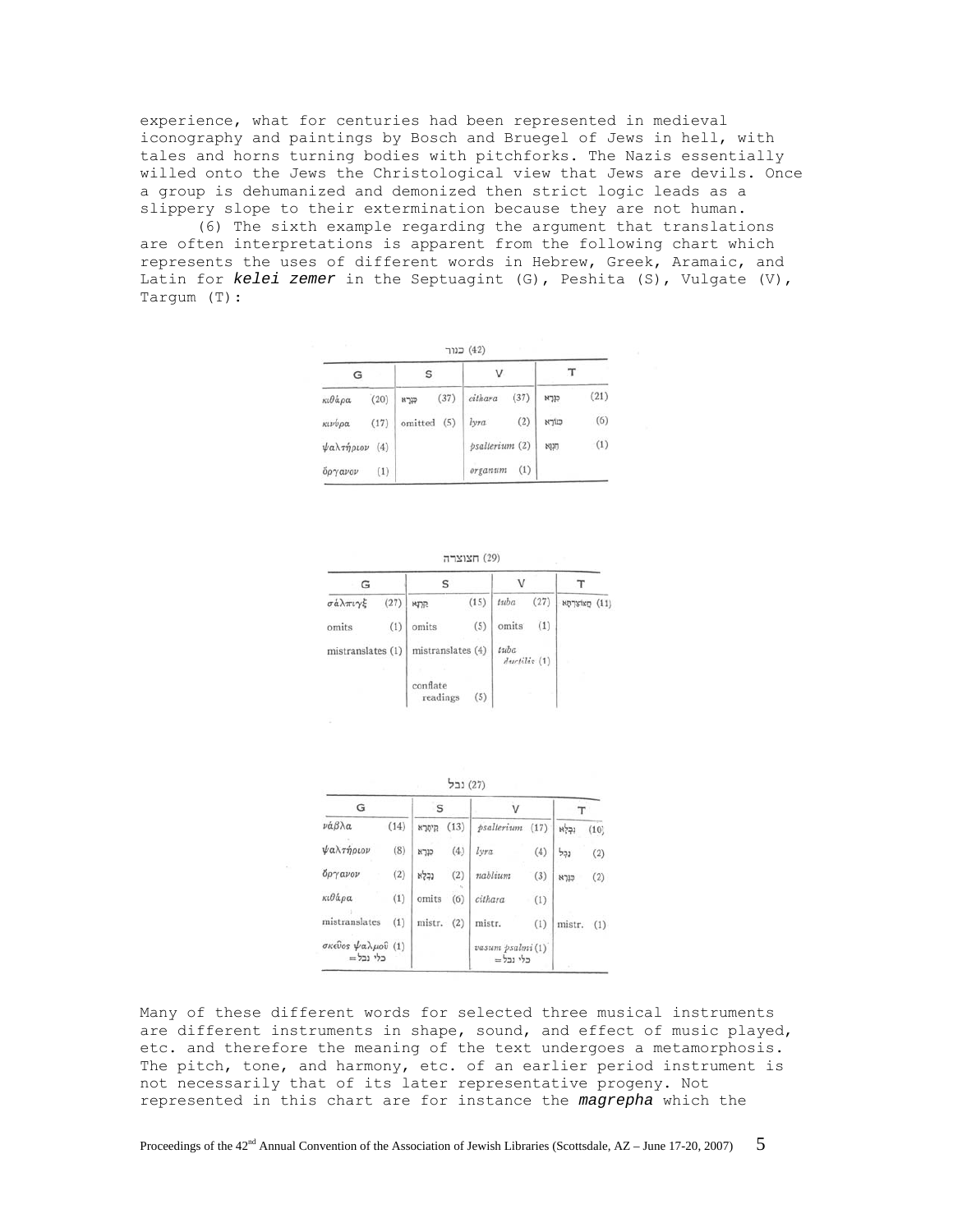*mishnah* says looks like a shovel and also figures in the NT. Next to each instrument is the frequency of the number of times the word appears.

 While many more examples can be supplied to show that all translations are interpretations, we will wrap up this article with the notation in the introduction to the *Zohar* composed by Rabbi Shimon bar Yohai and written down by Rabbi Moses DeLeon, with permission of de Lattes, that anyone who attempts to learn this work composed in Palestinian Aramaic outside of a language of Palestinian Aramaic is an uncivilized person, the likes of someone who might be eating raw "horse ללמד את הזהר בתרגום זה כמו לאכול מאכל חיות .e. barley or oats. למד

To learn the Zohar in the original Palestianian Aramaic is like enjoying the cooked *Hallah* of a very fine gourmet grain called a Gluskin (see *Maseket Pesahim*). Thus the Zohar sets up the hermeneutics of esotericism, secrecy, whereby only a few initiates who can learn, understand, and comprehend this mystical text in *Kabbalah* in the original language will be best able to appreciate its secrets, wonders, and delights. Reading the Zohar in a language outside of Palestinian Aramaic the introduction suggests is not only another interpretation, but almost like reading a wholly different text than the original.

 As the topic of translation relates to libraries, we must thereby conclude that a library that is open to persons who speak many different languages and come from different language backgrounds should include various works in translation. For example the great translations of a seminal text of the Bible include: the *Tanakh* (Hebrew), Targimim (Aramaic), <sup>6</sup> Septuagint<sup>7</sup> (Greek), Vulgate<sup>8</sup> (Latin), *Tafsir* (Arabic), *Peshita9* (Syriac), *Beur10* (German translation of

<sup>6</sup> See Heller, Chaim, *Al HaTargumim HaYerushalmi LiTorah* (A Critical Essay on the Palestinian Targum to the Pentateuch), A Reprint from the Hebrew weekly Haibri, N.Y., 1921 [in Hebrew]; Heller looks at passages such as Isaiah 9:31, Gen 13:6 (*ram vs. morah*), Ex 16:33 (take *a jar vs. take a golden jar*), 2 Kgs 8:26 (*and his mother's name was Athaliah the daughter of Ahab vs. the daughter of Omri*), *lamed vs. lamed aleph* , Gen. 18:17 (*Shall I hide from Abraham vs. Shall I hide from Abraham my servant* [servant added in Septuaginta and Peshitta]

<sup>7</sup> The designation Septuagint, from the Latin *septuaginta* (seventy) is from the greek, *Interpretatio septuaginta seniorum (translation of the 70 elders)* probably owes its name to a story related in the Letter of Aristeas, according to which 72 scholars summoned from Yerushalayim by Ptolemy II Philadelphus (285-244 BCE), achieved the same Greek translation of the Pentateuch, which was deposited in the Alexandrian library. It was maintained that each had worked independently, their finished versions miraculously identical. According to the *Letter of Aristeas*, according to which 72 elders, six from each tribe, translated the Law into Greek in Alexandria. According to a sugya in the Talmud this was one of the saddest days in Jewish history because it caused the Hellenistic Jews not to learn Hebrew, but to rely on a translation. Philo's brilliant allegorical interpretative works for instance do not draw on Hebrew. 8

<sup>&</sup>lt;sup>8</sup> Old Latin Versions (OL) abounded before the Vulgate, and excerpts from them can be found on Jewish catacombs in Rome which bear Bible verses in Latin. By the end of the 4rth century accumulated textual corruptions and alterations gave rise to a need for a uniform and reliable Latin Bible text. This task was entrusted to Jerome (345-420 CE), secretary of Pope Damasus I. Through his work Jerome became aware of the many instances where the Septuagint diverged from the Hebrew Tanakh, and he thus decided to prepare an entirely fresh Latin translation from "the original truth of the Hebrew text," the *Hebraica veritas*. 9

<sup>&</sup>lt;sup>9</sup> Peshita (Eastern Aramaic)- the term Peshitta means "simple, straightforward, direct." The term was first used by Moses b. Kefa (d. 913) and then by Gregory Bar Hebraeus. Christian tradition ascribes the origin of the Peshitta to Abgar, king of Edessa, who is said to have sent scholars to Palestine. Wichelshaus argues that Abgar is identical with King Izates II of Adiabene who with his family converted to Judaism. Other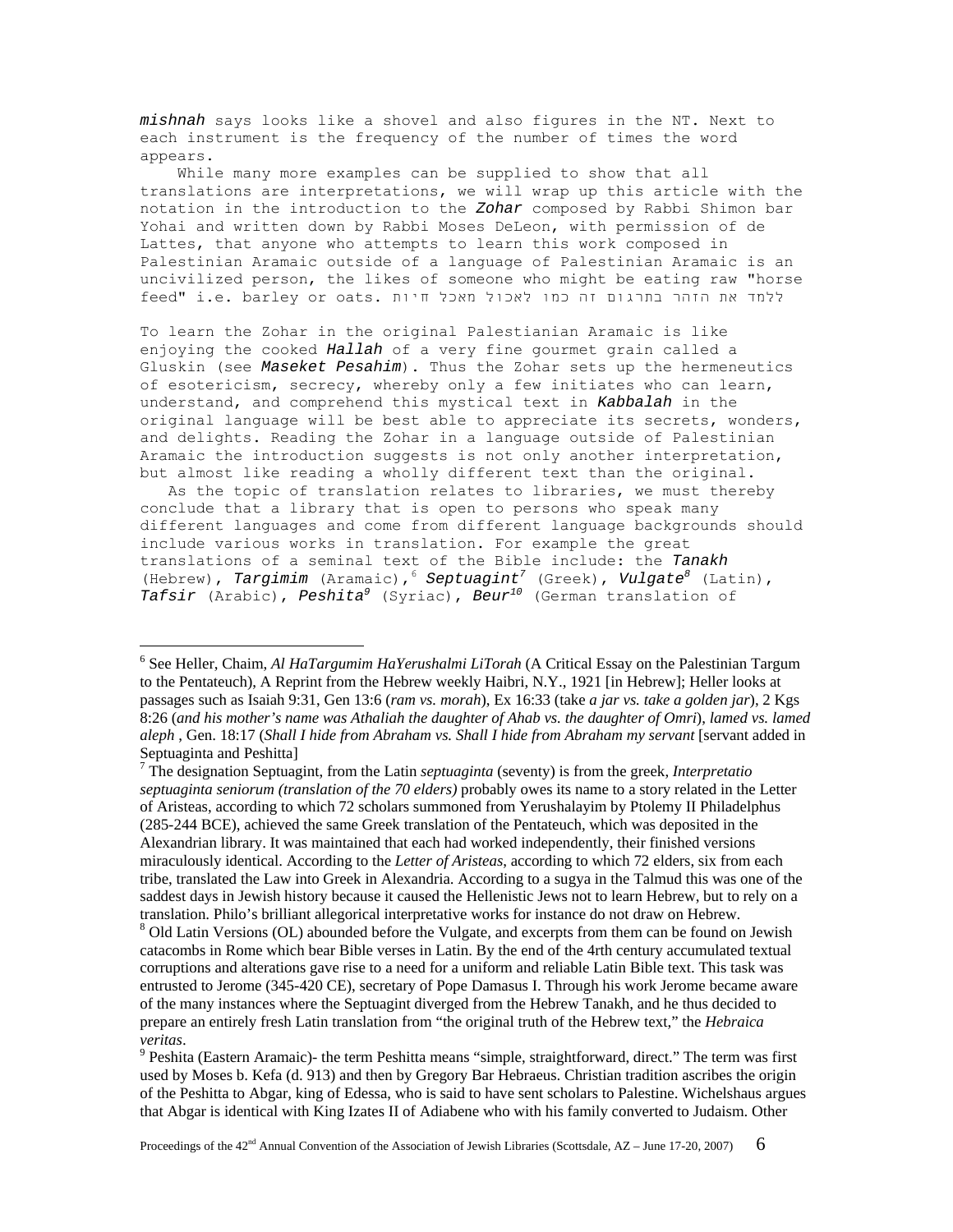Mendelsohn), *Die Heilige Schrift und Ihren VerDeutschung* (German translation of Buber and Rosenzweig), *L'Ecrit Sacre* (French).

 The question of offering literal versus poetic translation is another matter, and a comprehensive library should make an effort to collect many types of translations. For example Marvin Fox's English translation of the Bible prides itself on literality. For example Fox translates the word, "*Rakiah*" not as firmament as the JPS and King James editions do, but rather as "copper beaten dome" directly from the cognate Semitic language of *Akadian*, where the term *Rakiah* suggests that this ancient people believed that G-d put a "copper beaten dome" as a *capula* on the earth that constitutes the outlines of the sky as if the earth is a astrological planetarium.

 Translations also reveal ideologies and politics. For example the Reform Movement's translation of the Hebrew Bible of Plaut, will differ from the Conservative Movements *Etz Chaim* edition, which will differ from the Orthodox movements editions such as the Stone edition, Judaica Press edition, and Aryeh Kaplan's \_The Living Torah\_ edition. One Orthodox reviewer of the *Etz Chaim* Edition of the Conservative movement

 traditions assign the work to the time of Solomon, and ascribe the translation to an order of Hiram, king of Tyre, or to the priest Assa sent by an Assyrian King to Samria (II Kgs. 17:27-28)

<sup>10</sup> Mendelssohn's collaborators were Solomon Dubno, Hartwig Wessely, Naphtali Herz Homberg and Aaron Jaroslaw. The translation printed in Hebrew characters, appeared under the title, Netivot ha-Shalom*,*  together with the original Hebrew and a commentary, designated *Be'ur (Biur*). In contrast to Luther's *Biblia, das ist: die gantze Heilige Schrifft Deudsch* (6 vols. Wittenberg, 1534), which used God's name as "der Herr" based on the Greek kyrios of the Septuagint and the Latin dominus of the Vulgate, Mendelssohn wrote "*der Ewige*" (the Eternal), a term which was accepted by German speaking Jews and influenced Rosenzweig's concept of *der Ewige Jueden*." Luther's work was intended to wean the Jews off of Yiddish. Yiddish glosses of Biblical texts appear from the  $13<sup>th</sup>$  century. Prose translations of various biblical books were written from the  $14<sup>th</sup>$  century onward, and these were designed often for women. Such "Teitsch" versions include a 14<sup>th</sup>-15<sup>th</sup> century translation of Proverbs, Job, and *Tehillim*. Rhymed Yiddish translations also abound. For example the Shemuel Bukh, a rhymed paraphrase of I and II Shmuel appeared before 1400. Three 14th century paraphrases of Esther, one of Shoftim, and paraphrases of the Megillot by Rabbi Abraham b. Elijah of Vilna (15<sup>th</sup>-16<sup>th</sup> C.), paraphrases of Shoftim and Isaiah by R. Moses b. Mordecai of Mantua (before 1511), and poetic renderings of the Akedah and the death of Moshe embellished with Aggadata exist. Literary works in the late  $15<sup>th</sup>$  century known as, Ma'asiyyot (tales), abound on topics such as the Akedah, Yonah, and Shlomo. Yiddish glossaries of the Bible such as Sefer R. Anschel (Cracow, 1584), Moses Saertels' Be'er Moshe (Prague, 1605), Lekah Tov (Prague 1604). A summary of Rashi's commentary in Yiddish appeared in Basle (1583). Elijah Levita did a Yiddish translation of Tehillim (Venice 1545) which followed that of Moses b. Mordecai of Brescia (before 1511) and Joseph Yakar (siddur, Ichenhausen, 1544). Two further Yiddish translations of the  $16<sup>th</sup>$  century were Shalom b. Abraham's Judith and Susanna (Cracow, 1571) and an edition of Isaiah with extracts from Kimhi's commentary (Cracow, 1586). Toward the end of the  $17<sup>th</sup>$  century two complete Yiddish Bibles appeared one by Jekuthiel b. Isaac Blitz (Amsterdam, 1678), and antoher by Josef Witzenhausen (Amsterdam, 1679). Rhmyed translation of stories form the Humash and Megillot were done by David b. Menahem ha-Kohen. A version of the Humash, Joshua, and Judges written by Jacob b. Isaac ha-Levy of Roethelsee (Kehillat Ya'akov, 1692) also appears. The Lange Megile (Cracow, 1589) and the *Teutsch-Khumesh* by Isaac b. Samson ha-Kohen of Prague (Basle 1590), and the *Ze'enah u-Re'enah* (Tsenerene) by Jacob b. Isaac Ashkenazi (Lublin, 1616), a reworking of the Humash filled with edifying and instructive material drawn from the Talmud, the Midrash, and folklore, and the Sefer ha-Maggid by the same author (Lublin, 1623), and adaptation of the *Neviim and Hagiographia* with Rashi's *pirush. Ze'enah u-Re'enah* appeared in many editions and served as a second Bible in the  $19<sup>th</sup>$  century among East European Jews. It was translated into French by A. Kraehhaus in 1846 and a German version with introduction by A. Marmorstein was serialized in 1911. Mendel Lefin (of Satanow), produced a Yiddish version of Mishle (Tarnopol, 1817). I.L. Peretz (the 5 Scrolls, 1925) and Yehoash (Yiddish Bible, 1910) also were made. In 1929 Yehuda Leib (Zlotnick) Avida translated *Koheleth* into Yiddish.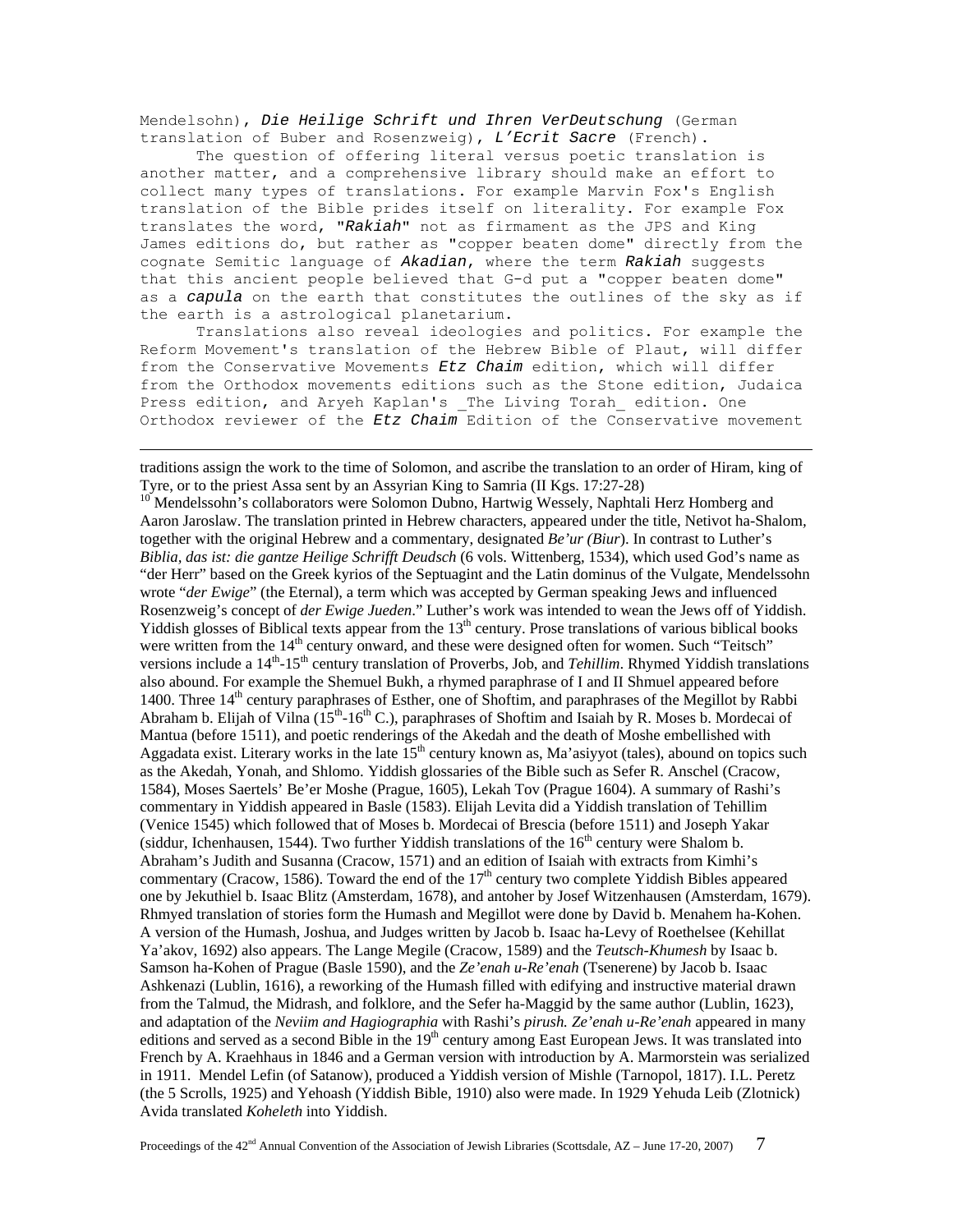in Commentary magazine raised the question of whether an Orthodox Jew's reading from this edition would be the equivalent of eating a "ham sandwich!". So too the JPS Torah Commentary largely done by scholars with an Ancient Near Eastern Studies background such as Tigay, Millgrom, and Sarna also represents a certain method, approach, and has its own biases. The JPS 5 volume commentary prides itself on forging traditional commentary with modern Biblical scholarship, including higher Biblical criticism which Solomon Schechter called the "higher anti-semitism" (See Levy, David B., The Making of the Jewish Encyclopedia (1901) and the Encyclopedia Judaica (1972), AJL Proceedings, Denver Conference; http://www.jewishlibraries.org/ajlweb/publications/proceedings/proceedi ngs2002/levy.pdf ).

 The use of the word "wall" in *Shir HaShirim* 9-10:10 also reveals the politics of translation. The Stone edition renders the Hebrew according to Rashi as, "If her faith and belief are as a wall withstanding incursions from within, we shall become her fortress and beauty, building her city and Holy Temple, but if she waivers like a door, succumbing to every alien knock, with fragile cedar panels, shall we then enclose her. My faith is firm as a wall, and my nourishing synagogues and *Beit midrashim* are strong as towers! Then, having said so, I become in His eyes like a bride found perfect." The Hebrew text אם-חומה היא נבנה עליה טירת כסף ואם-דלת היא נצור עליה לוח ארז . :reads אני חומה ושדי כמגדלות אז הייתי בעיניו כמוצאת שלום Gersonides understands the metaphor of the walls and doors to that relating to the proper scientific method that the soul must employ in moving in logic and rhetoric from accepted premises to true premises only i.e. a mushal of intellectual cognition which is most ultimately attained by metaphysics which the Rambam equates with *ma'aseh merkavah* and requires many prerequisites.<sup>11</sup> Rabbi Moshe Alshekh interprets the *pesukim* according to an allusion to the walls of *Yerushalayim* and the *Beit Hamikdash*. Thus the rich olfactory metaphors (נרד,קנמון ,כרכום , קנה ( and allusion to spice aromas in *Shir HaShirim* are allusions to the *keturet samim* shehikteru avotanu in the *beit HaMikdash/* הסמים קטורת המקדש בבית אבותינו שהקטירו . The Malbim notes that a person should make their own body like a holy temple so that the *Shekhinah* can dwell within. The JPS translation is more literal and does not plumb the depths of these veiled hints at esotericism. It renders the verses as,

 $11$  Gersonides writes, "In this art (of rhetoric) one uses generally accepted premises, a characteristic of which in most cases is that one may find demonstrations on their basis for both a thing and its opposite, and it is therefore fitting that the mind of the researcher in it be so settled that it takes from these generally accepted premises true premises only. It is also proper that he not delve as deeply into this as he delves into the other sciences which may be delved into, for it is proper that the way of research in each science accord with the level of confirmation achievable in each. "If she be a wall/We will build upon her a turret of silver/ And if she be a door/ We will enclose her with boards of cedar (8:9)." They said that if she is enclosed with the enclosures fitting for one who wishes to commence the investigation of this science, then we will build upon her the building we are trying to build in the most perfect of ways. And if she be a door, that is, if she is broken open, without a wall, then we will enclose her with boards of cedar, that is, we will strengthen her and seal her breach with boards of cedar. "I am a wall/And my breasts like the towers thereof/Then was I in his eyes/As one that fund peace (8:10)." She said that she is a wall, that is, that she is enclosed, with no breach, and no going forth (Ps.144:14); her breasts, with which she emanates what she emanates, are like the strong towers of a city, which add considerably to its security. The meaning of this is that she will prepare from these premises only that which will guide to that which is correct in this science. (see Levi ben Gershom (Gersonides), *Commmentary on Song of Songs*, translated from the Hebrew by Menachem Kellner, New Haven: Yale University Press, Yale Judaica Series, p.92)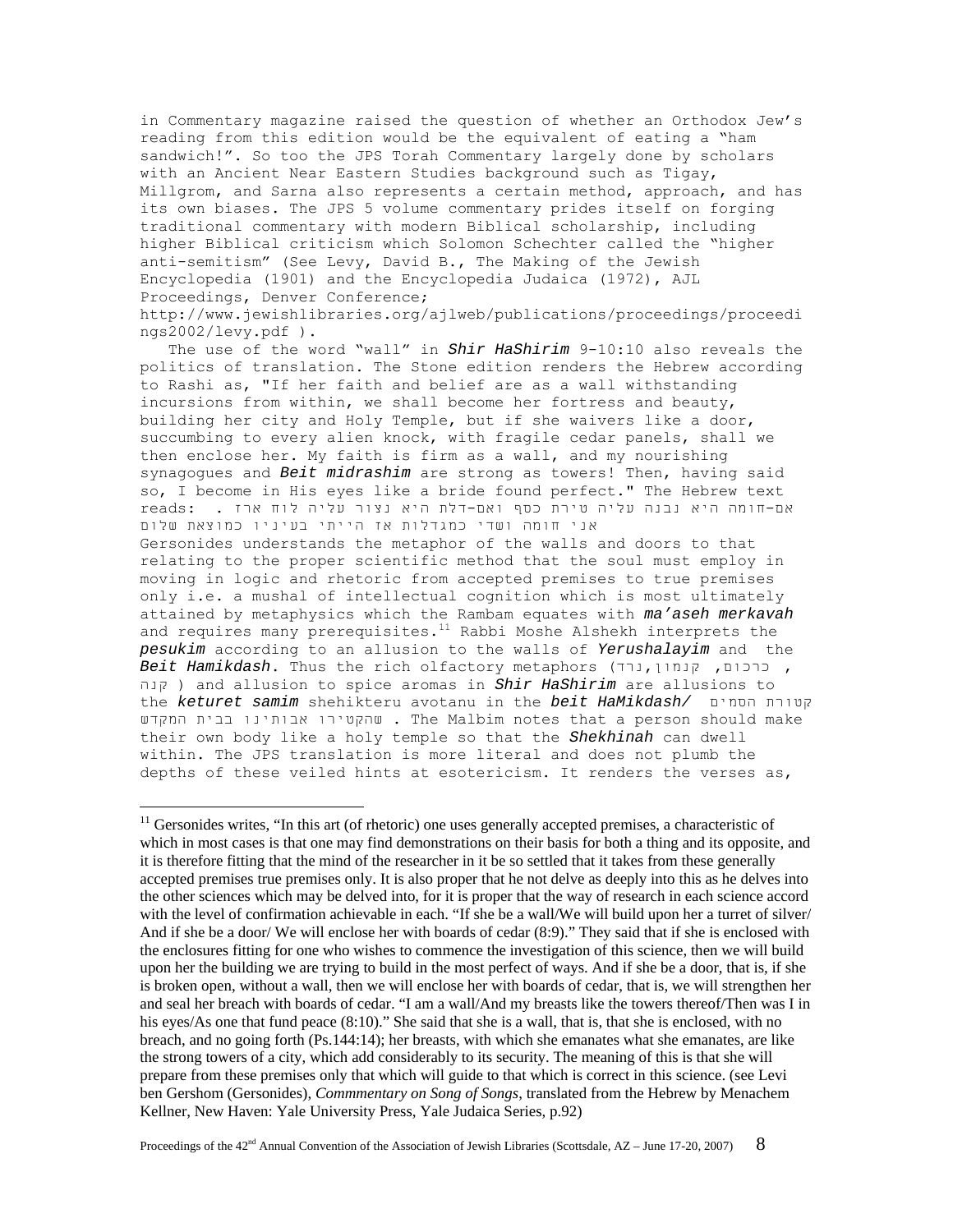"We have a little sister whose breasts are not yet formed. What shall we do for our sister when she is spoken for? If she be a WALL, We will build upon it a silver battlement; if she be a door, We will panel it in cedar. I am a wall, My breasts are like towers. So I become in his eyes as one who finds favor..." The JPS was commissioned by HUC and JTSA at a time when they eliminated from their *siddurim pesukim* wishing for a restoration of the *Beit Hami*kdash which is the ultimate longing of every Orthodox Jew expressed in phrases such as "*VeHasheiv et haAvodah LeDevir Betechah (Amidah)" and "Kail Boneh Kail Boneh Boneh Betchah Bikarov* (*Pesah Haggadah*), etc. The *pusek* "*Shuvi Shuvi HaShulamit*" further refers not to the woman Shulamit who should return to her lover Shlomo, but the Jewish people who should do collective teshuvah so that the *mashiach* can come if they observe two *shabbatot*. *Shir HaShirim* over the last 2000 years has been interpreted as a *mushal*. Rashi sees the beloved *Shulamit* as representing the Jewish people.

 Philosophers like Alamono in Italy have interpreted the Song as a *mushal* for longing for union of the active intellect with HaShem. This Maimonidean and Gersonidean mode of rationalist interpretation has a long tradition. Joseph ben Judah ben Jacob ibn Aknin wrote a commentary in Arabic in North Africa with this theme,  $12$  and Samuel ibn Tibbon (d. c. 1232) in the introduction to his unpublished commentary on Koheleth, maintains that all of Solomon's books "expound the problem of the human soul and the *sekel hapoal*."13 Samuel was followed in this approach by his relative Jacob Anatoli, and by his son Moses ibn Tibbon of Montpellier whose writings date from the period between 1244 and 1274 who further describes *Shir haShirim* as the love of the human intellect for the Active intellect.<sup>14</sup> A similar approach is taken by Immanuel ben Solomon of Rome (c.  $1261-1328$ ), and older contemporary of Gersonides.<sup>15</sup> Joseph ibn Kaspi (b. 1279/80), who wrote a very short introduction to Shir Hashirim based on Maimonides' comments in the *Moreh Nevukhim* 3:51, reads the text as an allegorical account of the conjunction (*devekut*) between the material intellect and the *Sekel haPoal*.16 Menachem Kellner notes, "In Gersonides (Provence, 1288-1344) *pirush* the text is not a dialogue between two physical lovers, nor as the Talmudic rabbis had read it, as a dialogue between HaShem and the House of Israel, but as two dialogues. In Gersonides' view the first dialogue is between the human material intellect and the Active Intellect, a kind of conjunction with which is a human being's highest perfection and

<sup>&</sup>lt;sup>12</sup> The Arabic text of that commentary with Hebrew translation was published by Halkin under the title *Hitgalut ha-Sodot ve-Hofa'at ha-Me'orot*. On ibn Aknin, a contemporary of Rambam, but not the Joseph ben Judah to whom Rambam addressed the Guide, and on his commentary on *Shir HaShirim* see Halkin, "Ibn Aknin's Commentary on the Song of Songs"; "The Character of R. Yosef ben Yehudah ibn Aknin"; and "History of the Forcible Conversion during the Days of the Almohades."

<sup>&</sup>lt;sup>13</sup> Sirat, Collete, History of Jewish Philosophy, 222<br><sup>14</sup> This was published in Lyck in 1874 under the title *Perush 'al Shir ha-Shirim*.

<sup>&</sup>lt;sup>15</sup> On Immanuel, see the introduction to *Mahberot Immanuel ha-Romi*, ed. Yarden, 11-19. The nonphilosophical portions of Immanuel's commentary were published by Eschwege under the title Der Kommentar zum Hohen Liede. Immanuel's philosophical commentary was published and analyzed, and the subject of philosophic commentaries on *Shir HaShirim* summarized, in I. Ravitzky, "R. Immanuel b. Shlomo of Rome."

<sup>&</sup>lt;sup>16</sup> Ibn Kaspi's brief comments were published with an English translation by Ginsburg in the Song of Songs, 47-49. Last also published the text in his edition of ibn Kaspi, `*Asarah Klei Kesef*, 183-84. Berlin translated a brief excerpt from Kaspi's commentary on Shir HaShirim in *Biblical Poetry through Medieval Eyes*, 105-7.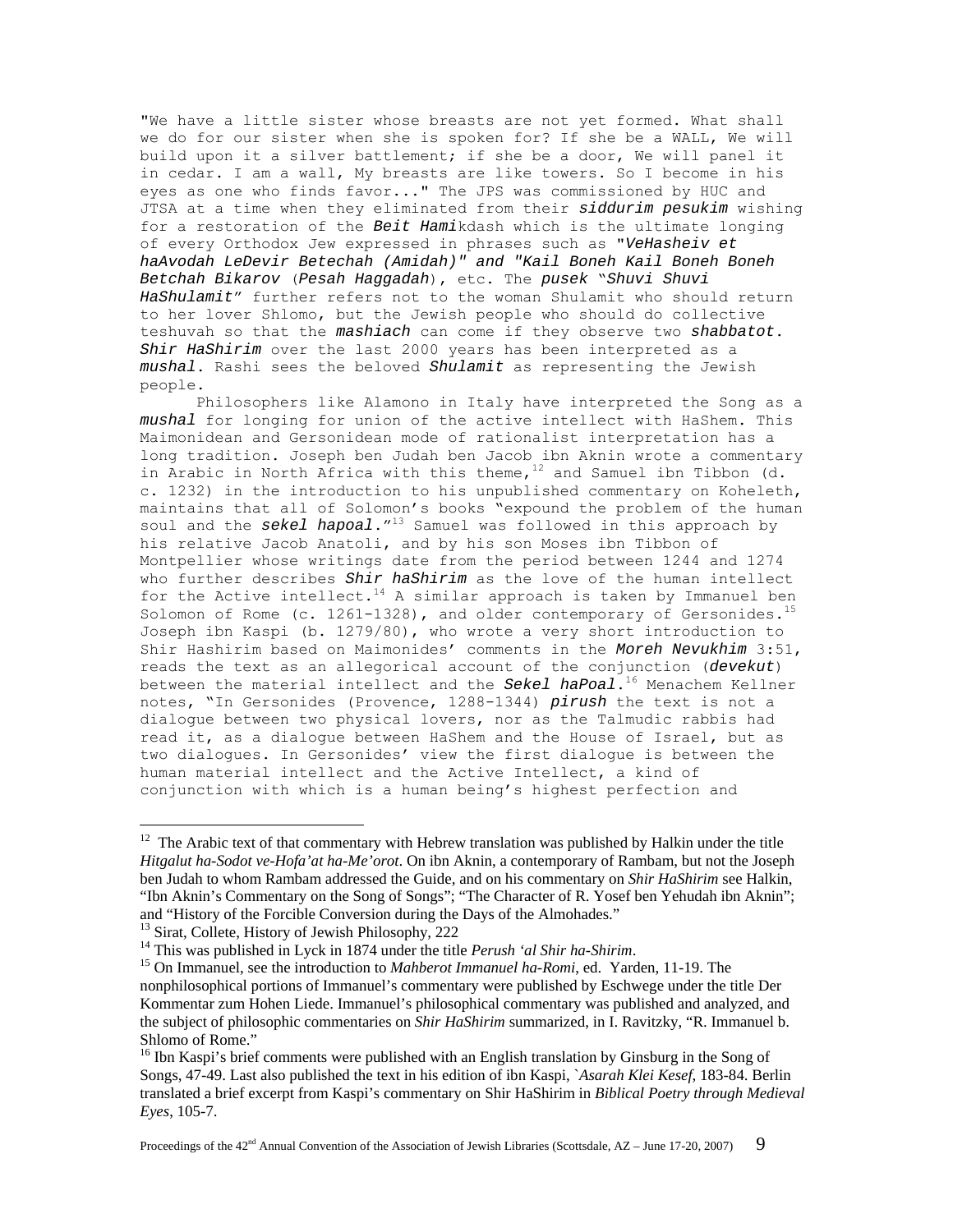greatest felicity. The second is between the faculties of the soul and the material intellect. These discussions relate to the desire of the material intellect to approach the *Sekel HaPoal* and its attempts to enlist the willing aid of the other faculties of the soul in this quest."17 Gersonides writes that the purpose of *Shir HaShirim* in part is to lead one away from physical lusts, for these perfected individuals will employ stratagems to lead people away from being attracted by their lusts so far as possible, in a way which will cause them to perfect their endeavors and reach human felicity.  $''^{18}$ 

 *Mikubalim* see the Song as a *Mushal* for union with the *Sefirot* which are determined in emanation (*azilut/*עצילות (correlating to the astral constellations/ מזלות . Within the cosmos of the *Mikubalim* verses such as "a garden shut up is my sister, my bride/ a spring shut up, a fountain sealed (4:12) refers an emanation of the sefiroth, as it says, "and a river went out of Eden to water the garden/ יוצא והנהר 19". (3:10) מעדן להשקות את הגן (Gen. 2:10)

 As reported by Rabbi Solomon Rybek, Rav Soloveitchik in oral lectures taught that *Shir Hashirim* as the holy of holies, has no *peshat* but only *Remez, Derosh, and Sod* that make up the *Pardes*.<sup>20</sup> The Rav said, "there is no peshat/  $U = 0$ , only remez/  $T = 0$ , derash/  $U = T$ , vesod/  $T = 0$ In fact Rav Soloveitchik's monumental work, *Kol Dodi Dofek, brings this pusek from* Shir HaShirim to refer to the new state of Eretz Yisrael as the "beloved who knocks" i.e. requires support from the American Jewish community.21

 $\overline{a}$ 

 $21$  This essay originated as an address delivered in Yiddish by the author to the Religious Zionists of America on the occasion of the Eighth Anniversary (May 1956) of Israel's independence. It was subsequently elaborated upon, rewritten in Hebrew and appeared in an anthology entitled "*Torah U-Meluchah*" published in Jerusalem in 1961. As my review of this work indicates, the Rav's metaphor of *Eretz Yisrael* as the beloved who knocks for American Jewish financial support marked the Rav's turn at that time from the *Aggudat Yisrael* Part which at that juncture in Jewish history was not (as) Zionistic. The Rav discusses the religious significance of the creation of the State of Israel and obligation that its existence imposes upon Jews. The Rav refers to six knocks of the beloved- the first knock is political whereby the United Nations approved Israel's right to exist. The second knock was on the battlefield when the small Israeli military miraculously defeated a larger Arab invading attack. The third knock is on the theological dimension and the need of Christians to support the Israeli state. The fourth knock is for the perplexed youth who are confused and suffering from *hester panim*. The fifth knock is the most important and it is one to balance *Hashgehah pratit* with the right of Jews to defend themselves after the Shoah. This is beautifully encapsulated in Modern Hebrew literature in the literary repartee between Bialik in his poem "*the City of Slaughter*" and Agnon's Midrash on it in the story "*Ma'aseh ha-ez*" \*(story of the goat). Bialik in his poem, which was commissioned to memorialize the Kishneff pogrom, takes a Maccabean stance that Jews should fight back with weapons, and not "hide like mice" in the face of hate and violence. Agnon qualifies this stance and argues that we also need to outsmart our enemies. The plot of Agnon's story involves a very poor family that relies on a goat for cheese and clothing. The father is out in sleet and snow trying to earn a *parnassa* for his family. For the Bar Mitzvah of the son the mother must knit her own talit for the bar mitzvah out of goat's hair. When the wave of pogrom thugs hit their town the family sacrifices the goat and dips the *talit* into the blood of the goat to use it as a decoy by hanging it on the porch of the house, so the thugs think the house has already suffered violence. Images of the *ketunat passim* in the Yosef story are employed. The family survives through the decoy. In this way Agnon drawing on images from *Had gadya*, corrects Bialik's macho stance that muscle alone will be enough to defeat the enemies of

<sup>&</sup>lt;sup>17</sup> See Kellner, Menachem (trans.), Commentary on the Song of Songs by Levi ben Gershom (Gersonides), New Haven, Yale Univ. Press, Yale Judaica Series volume xxviii, 1998, p.xxi

<sup>18</sup> Ibid., p. 23.

<sup>&</sup>lt;sup>19</sup> For rationalist philosophers like Gersonides it refers to the emanation of the material intellect on the other faculties of the soul.

 $^{20}$  Discussion, 5/21/07, 1 p.m.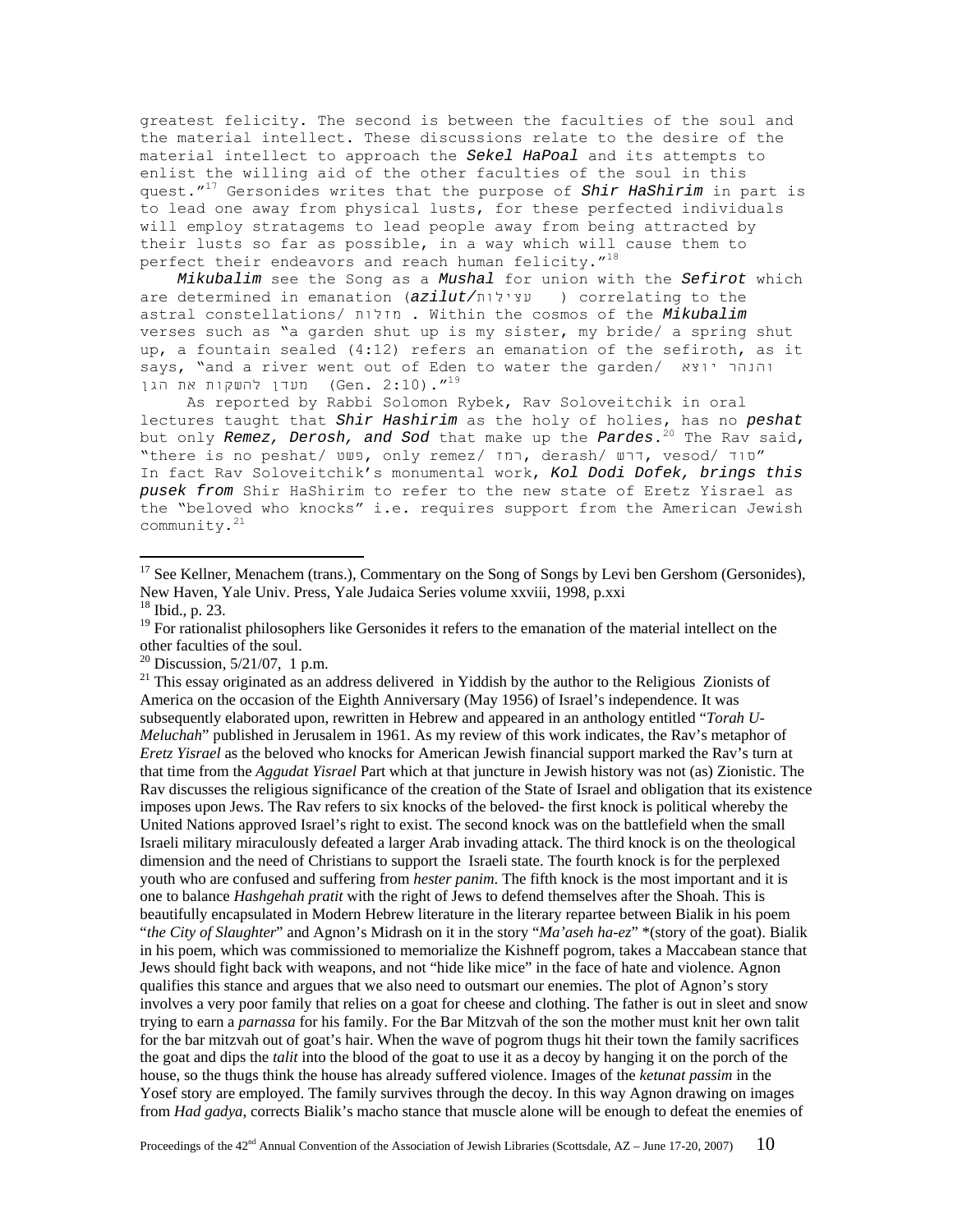Catholics have seen the beloved not as the "forsaken Jewish people" but as Christians, the virgin Mary, or *Yeshka* Himself. With the rise of the Reformation, the beloved was seen as the Protestant break off church. Christian scholars like Max Engammar, Ana Matter, Ann Astel, Ulrich Zwingly are juxtaposed to modern Jewish scholarly interpretation of Michael Fishbane, Sholom Rosenberg, Ephraim Urbach, C. David Ginzberg, Sigmund Salfeld, Robert Alter, Ephraim Shmueli, and others who are cognizant of the classic traditional Rabbinic commentaries which have been bibliographically compiled in a collection by Barry Walfish. The *Targumim*, Rashi, ibn Caspi (1 page), ibn Ezra, *Saftei Hakhamim, Seforno, Metzudath Dovid, Metzudath Zion*, Likutei Anshei Shem, Ramban (see Chavel) *Ashkenazi, Alamano, Alshek, see Shir HaShirm* as *mushal*/allegory (ΠάράВоλη) /metaphor which is a vehicle hinting at something else beyond the erotic love poetry between a man and woman of the surface. Indeed Rabbi Akiva's proclamation of *Shir Hashirim* as the *holy of holies* invites the interpretator to equate its significance and meaning with immense importance of all of messianic eschatological redemption in the restoration of the *Beit HaMikdash*. If the poem were just an erotic love song then the "bedroom would be the holy of holies" as enacted by Titus when he had a *ma'aseh biah* with a *zonah* there, and clearly this is not the intention of traditional interpretators for one is to make their own home with a wife like a *beit hamikdash me'at* where Hashem's presence can dwell, as it dwelled in the *Beit Hamikdash* on *har habayit* by creating a relationship of *ahavah/* אהבה) *gematria*=13) and *akhdut/*אחדות (*ehad*=gematria=13)[13=13=26= *gematria* of *shem hamiphorash/* המפרש שם ] which brings the *shefah* of the *Shekhinah* down to dwell, as it dwelled in the *kodosh kodoshim*. One should approach life in one's own home with the sanctity, kedushah, and purity as that in the Beit HaMikdash. Thus the pesuk from Shir HaShirim (7:3), "*Thy body is a heap of wheat, hedged with roses*" (בשושנים סוגה חטים ערמת בטנך( is seen as a *remez* by the rabbis as an injunction to follow the laws of family purity as *Midrash Tehillim* 2:15 indicates by carrying over the metaphor of the *red rose*: "A man marries a woman. She says to him: I have seen what looks like a *red rose*; and he separates from her. What kind of wall is there between them? What sort of serpent has stung him? What is it that restrains him?- the words of the Torah!". The *Shekhinah* dwells in the marriage *Shir HaShirim* is indicating as it dwelled in the Beit HaMikdash if there is attention to purities. The *pusuk* from *Shir HaShirim* 4:13, "*Your progeny shall be like a pomegranate orchard- Pardes Rimonim (* חכמה מלאי יהיו בניכם  *Metzudas* the by interpreted is) " כמו הרמון מלא בתרי"ג גרעינים

 the Jews. The Rav acknowledges the place of muscle however when Moshe saw the Egyptian smite a Jew… he struck down the Egyptian (Ex. 2:11-12) and *lex talionis* is meeted out when the order of Pharoah "every Hebrew male child born shall be cast into the Nile" is reciprocated with drowning of the Mitzrim in the Sea of Reeds. While we do not celebrate the downfall of our enemies, i.e. the halakhah is to pour out a drop of wine when reciting the plaguges in the Pesah Haggadah, Rav Solveitchik affirms in Kol Dodi Dofek, "Jewish blood is not cheap." According to Rashi drawing on the Midrash, Moshe Rabbenu killed the *Mitzri* by utterance of the *Shem HaMephorash al pi Kabbalah*. The sixth knock according to the Rav is the "right of return" that any Jew fleeing persecution can come to Israel and no quotas like those imposed by the English via Bevin, will prevent Jewish immigration and *aliyah*. The Rav notes, "Had Israel been born before the Hitlerian Holocaust, hundreds of thousands of Jews could have been saved from the gas chambers and the crematoria. The miracle of the State tarried somewhat, and in the wake of its delay, thousands and tens of thousands of Jews were taken to the slaughter."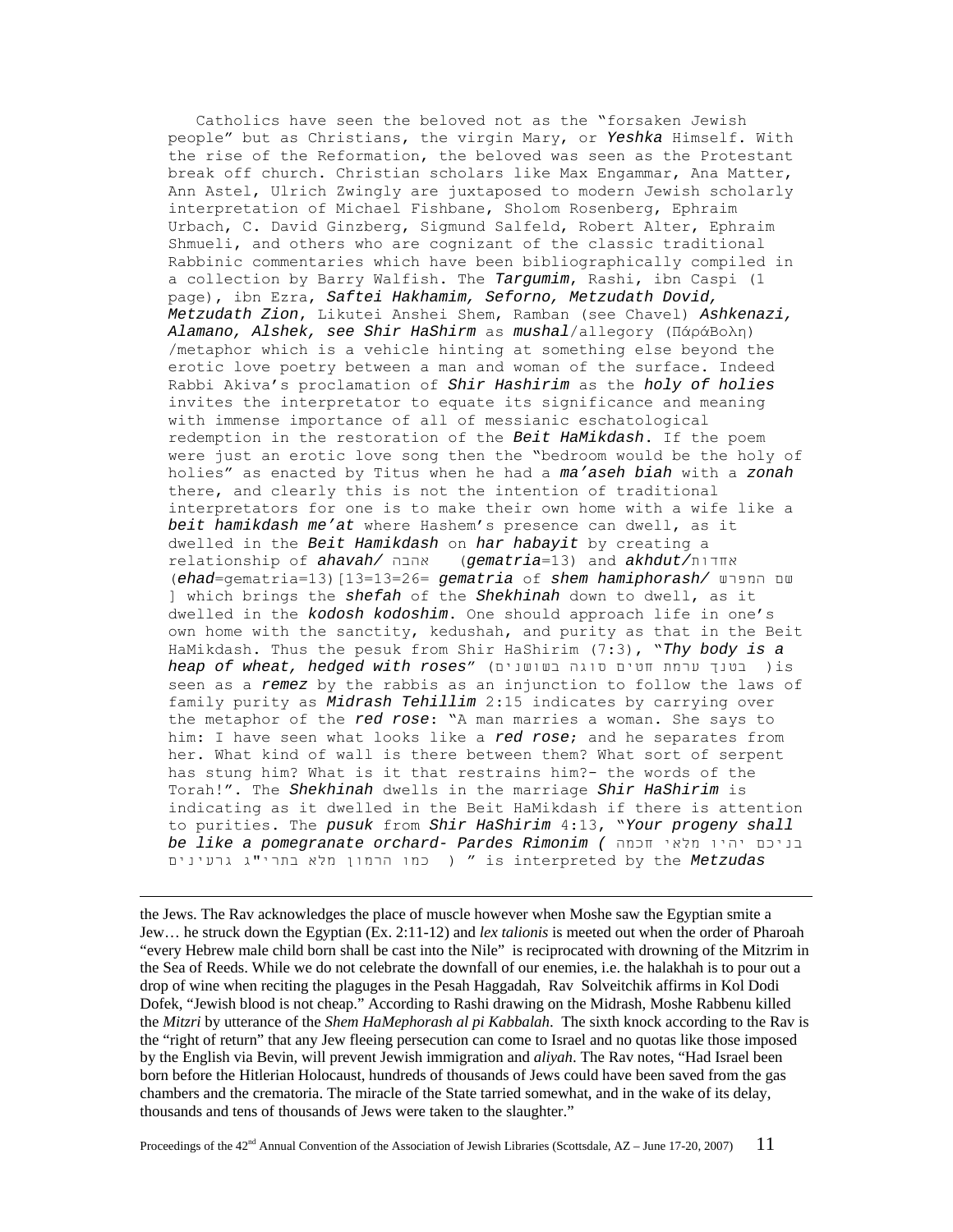*Dovid* as, "Your children shall be full of wisdom as a pomegranate is full of (613) seeds." *Pardes Rimonim* is not only the title of a work by the Remak (Rabbi Moses Cordoveros) but a more recent work by HaRav Moshe David Tendler, shlita, on family purity. Thus *Shir HaShirim is again seen as the makor for attaining holiness, sanctity, and purity in marriage on the anology of the Beit HaMikdash where these three principles were the essence of the priestly life.*

 As you ca*n see there is not only politics in translating WALL in shir hashirim* in many modalities, but the deeper understanding of Rabbinic tradition (i.e Rabbi Moshe Alshekh) opens up the redemptive history which fulfills the longing and purpose of Jewish existence i.e. our restored *Beit HaMikdash* on *Har Habayit* (see: Aggadata section in http://student.ccbcmd.edu/~dlevy11/kavka.htm ). Obviously the Orthodox believe the rabbinic interpretations of seeing *Shir HaShir* as a *nevuah* for the building of the *beit Hamikdash biyamei Hamashiach* is not just "an interpretation" but the true esoteric hidden ultimate meaning of what looks to Reform and Conservative Jews merely as an erotic love poem between Shlomo and Shulamit. The *Tefilah ahar Shir Hashirim* speaks of the Song as the holy of holies in the merit of its verses, letters, punctuation, meanings, names, forms, hints, secrets, purities, awesome wonders, etc. The prayer enjoins that the reader read the Song for a blessing by interpreting it traditionally in the manner of the *Tzadikim* and Hasidim revealing its wondrous secrets.<sup>22</sup> *Shuvi Shuvi haShulamit* is therefore in Orthodox interpretation not the enjoinder of a call to Shulamit to return to her lover after wandering through the streets of Jerusalem and exchanging dialogue with the gatekeepers, but an injunction upon the Jewish people as *Klal Yisrael*, a 13 petalled rose, to return to *HaShem* in repentance (*teshuvah*). Indeed the Zohar in citing *Shir HaShirim* opens with the metaphor of a rose in the context of the *pesak*, "My beloved is like a rose amongst the thorns."23 ( כמו אהובתי החוחים בין השושנה ( Theologically this *pesak* is given practical *halackic* meaning and extra valence by being interpreted as a reason for the *minhag* of holding a *kiddush* cup in the palm of the hand. The rose symbolizes *Keneset Yisrael*, as the rose among thorns is tinged with red and white, so the Community of Israel is visited now with justice and now with mercy, as the rose possesses thirteen leaves, so *Keneset* Israel is vouchsafed with 13 categories of mercy which surround it on every side. The five fingers in which the Kiddush cup

 $22$  The prayer is translated as, "The Almighty may be your will, my G-d and my father's G-d, that in the merit of *Shir HaShirim* that we have read and studied, that it is the holy of holies. In the merit of its verses, its subsections, letters, vowels, tropes, names, combinations, hints, secrets, holy secrets, purities, awesomeness that comes out before us. That will be this hour of mercy, hour serious pondering and listening, and will call you and you will answer us. Forgive you and you will forgive us. It should come before you the reading and study of *Shir Hashirim* as if merit the wondrous awesome secrets that are signed in it, and we will be able to find where the spirits/hosts that were created and as if we did what we were supposed to do to achieve reincarnations and the next reincarnations and to be able to raise and be meritorious to *olam habah* together with the *Tzadikim* and Hasidim and fulfill all what my heart desires to goodness and whatever we spoke in the time of our thoughts, and with our hands whatever we are enslaved, and He should send blessing and success, and *osher*, in all the doing of our hands, and He will pick us up from the dust, and He will find us and repair us, and he should return our Shekhinah to our holy city (Yerushalayim) soon in our days. Amen

<sup>&</sup>lt;sup>23</sup> The Ladino translation of the opening of the Zohar reveals much: "*Comme la roza entre los espinos ainsi mi conpanera entre las duenas*."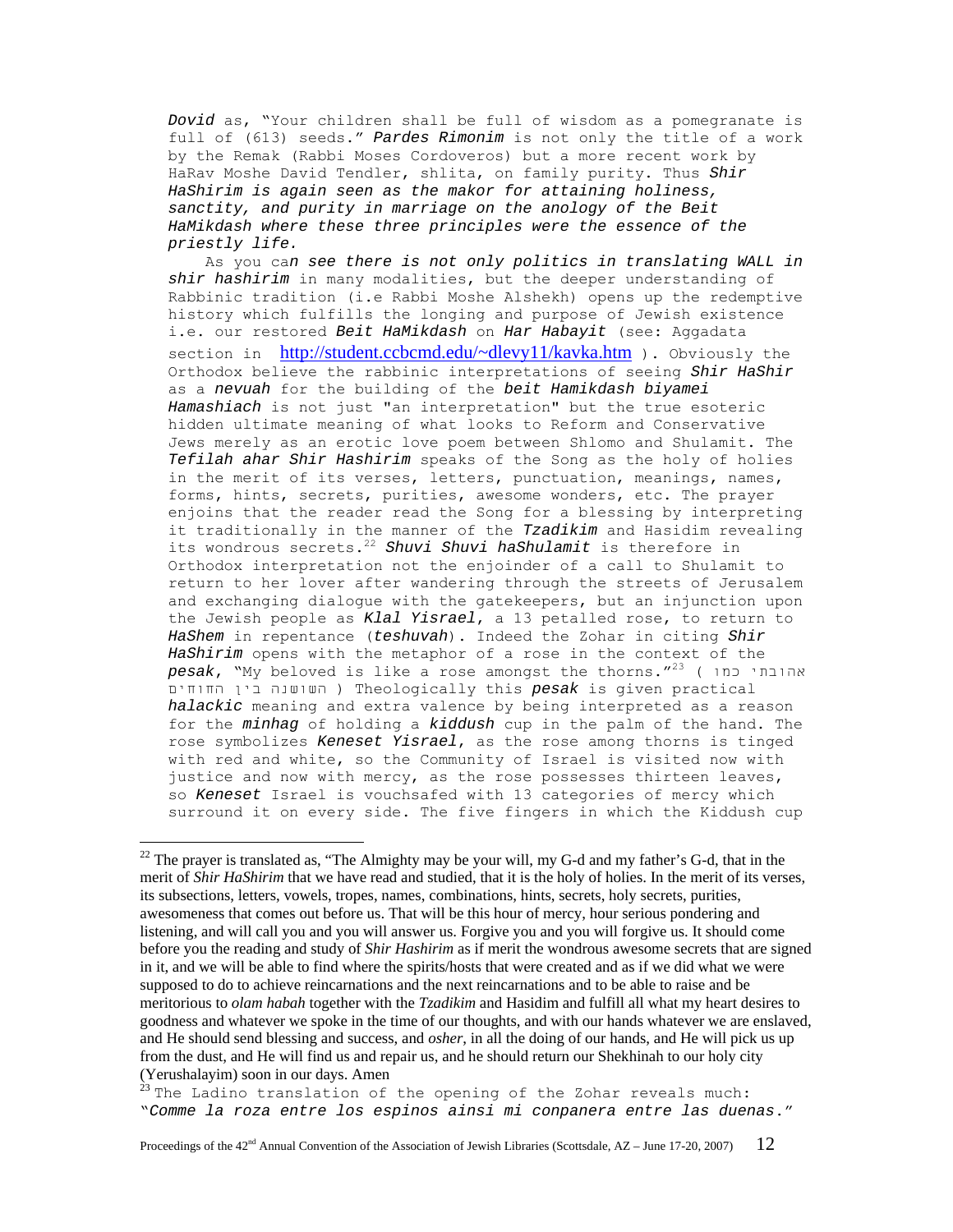as rose bud is surrounded not only represent 5 petals but 5 *sefirot of atzilut* (emanation) or 5 ways of salvation which are 5 gates. This is alluded to the in the verse "I will raise up my cup of  $s$ alvation" [כוס-ישועות אשא ובשם ה' אקרא] (Ps. Cxvi, 13). This example is what Jacob Katz notes is the interplay between esotericism and practical *halakhah*.

 Sometimes translations represent the glory of the reception history of a work and its refraction within the warp of time over historical periods. German philosophy calls this the "destinyladdenness of language (*Schicksalladenkeit des Languesprache*). For example Rambam's *Moreh Nevukhim* was written originally in Arabic as the *dalat al-harin* which Rabbi Yehudah ibn Tibbon translated into Hebrew as the Moreh Nevukhim. An interesting letter exists where the Rambam told Rabbi ibn Tibbon that the only time they could meet to discuss the questions of translating this great philosophical work would have to be on the Sabbath because the Rambam was so busy during the middle of the week with his duties as a court physician in Cairo Fostat. The Rambam confesses that he leaves his home before the sun rises on a donkey and returns after it has set, only to be faced by patients who are waiting for him in the Jewish quarter. The Rambam notes that he is so tired that he must prescribe medicines while lying on a couch from fatigue at night. $24$  Nonetheless the life of this text lives long after the Rambam's dates of 1135-1204 and it has seen other Hebrew translations by Bedersi and Rabbi Yehudah Alharizi. A French translation with notes in Arabic has its own special qualities by Shlomo Munk who also discovered the lost text of the *Mikor Hayim* in the *Bibliotheque Nationale* in a Geniza which had only been know in Latin Translation (*Fons Vital*) for much of the Middle Ages. A Latin translation of *the Guide* exists titled \_*Doctor Perplexus\_* and was the edition that St. Thomas Aquinas read from when encountering Maimonides. So too the English translations of Rambam's Guide for the perplexed also reveal interpretations and ideologies and methodologies. Shlomo Pines translation for University of Chicago Press is a very excellent academic translation with an excellent article by Leo Strauss as well. The Friedlander edition was done by an orthodox Jew in England and is unique also. Different editions of the text in Hebrew will also reveal many things about the readers and their audiences. For example the Rav Kook edition includes parallel manuscripts, as does Louis Finkelstein's edition of *Sifre*, or Solomon Schechter's text of *Avot de Rabbi Natan*. However a classic Rabbinic edition of *the Guide* will include the commentaries of the Abarbanel, Efodi, and Crescas, because of the importance of the Rabbinic tradition's emphasis on "an authoritative chain of transmission"25 and refracted through rabbinic commentaries and super-commentaries. Thus the type of edition or translation of the Guide reveals much about the interpretation of the reader community that might select that particular edition over something else. The many languages into which Rabbi Shneur Zalman of Liadi's *Tanya* has been translated testify to the importance of the work within the

<sup>&</sup>lt;sup>24</sup> See fourth to last paragraph for dbl's translation of the famous letter from Rambam to ibn Tibbon at: http://www.h-net.msu.edu/reviews/showrev.cgi?path=214411119645706<br><sup>25</sup> See: Sokol, Moshe, Rabbinic authority and personal autonomy, Orthodox Forum (1<sup>st</sup>: 1989: N.Y., N.Y.)

Northvale: N.J.: J. Aronson, 1992; also see Rav Saadia Gaon in *Sefer Emunot veDeot* on "reliable tradition."